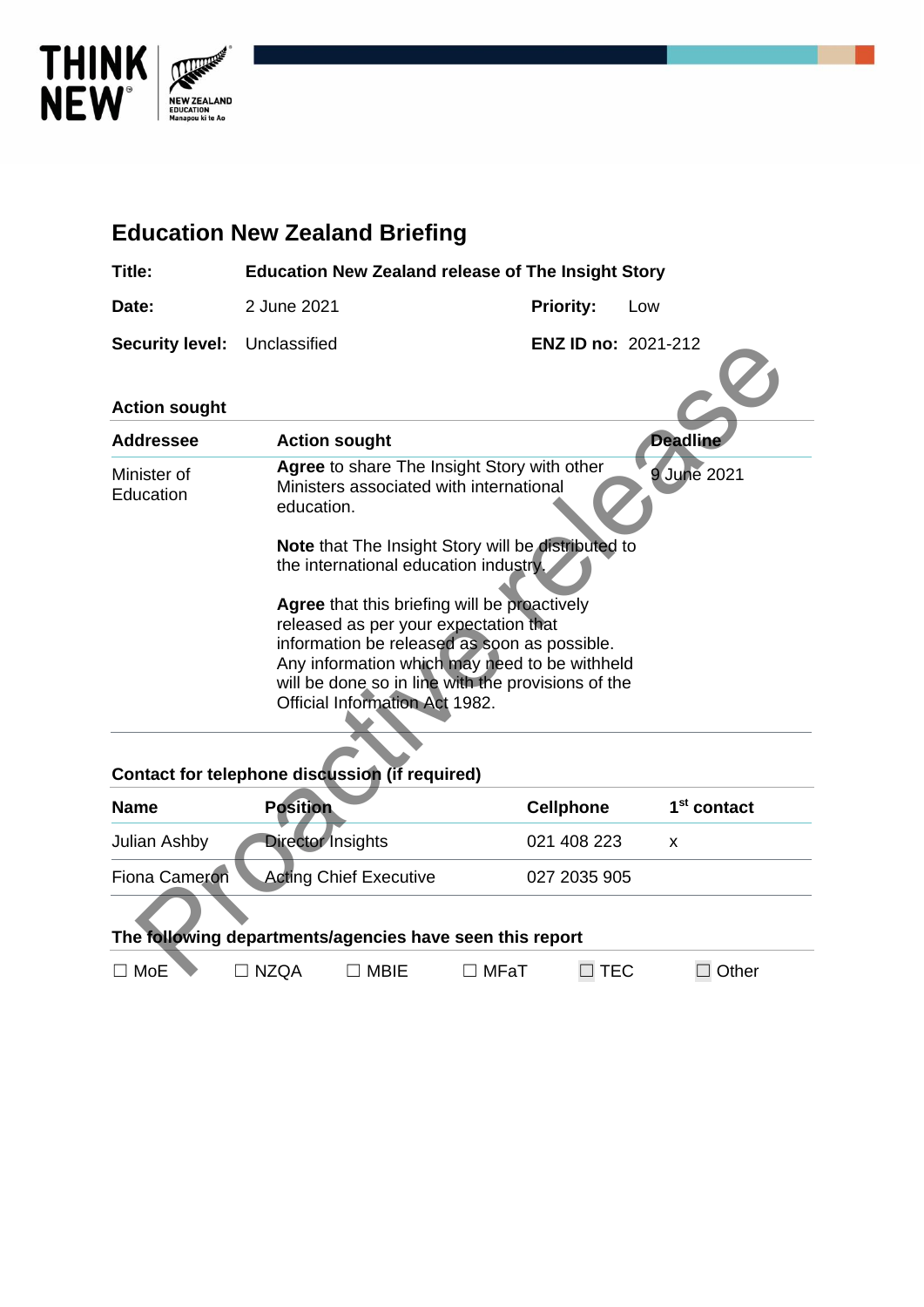

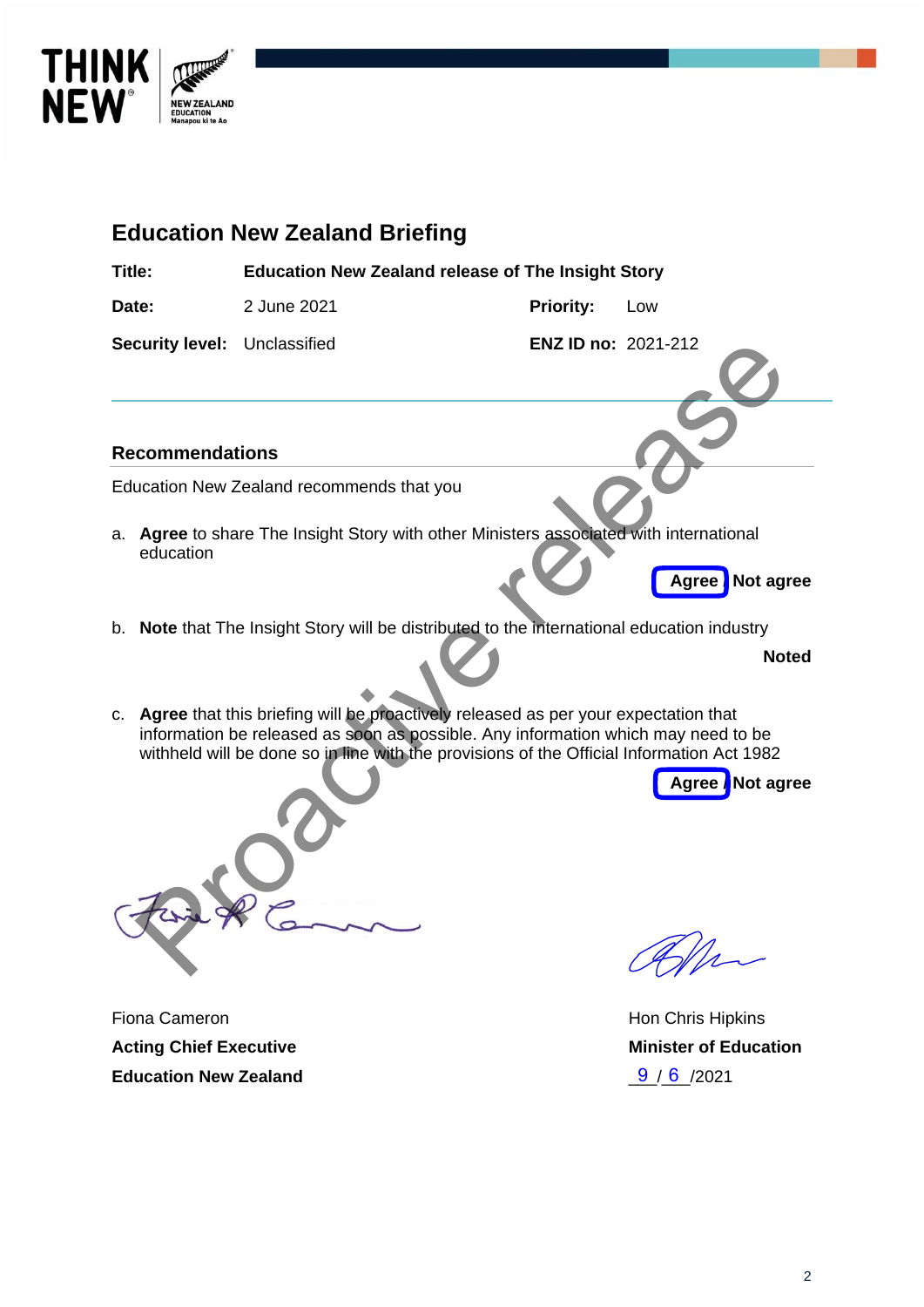

### **Purpose**

1. Education New Zealand (ENZ) advises that it will shortly distribute The Insight Story, its new data-based snapshot of the international education sector, to New Zealand's international education sector. This report is provided to you as an attachment for your information.

## **The Insight Story**

- 2. ENZ has developed The Insight Story as a regular publication for the international education sector. It aims to provide data and analysis to the international education sector in a timely manner and with value-added insights that the sector can use to monitor performance and inform strategic decisions. e Insight Story<br>
ENZ has developed The Insight Story as a regular publication for the international<br>
education sector. It aims to provide data and analysis to the international education<br>
sector in a timely manner and with
- 3. The June 2021 Insight Story is the second edition of the new publication. The first was published in February 2021 (ENZ briefing 2021-107 refers).
- 4. The Insight Story utilises data from the following sources:
	- a) Enrolment data produced by ENZ (2013-2020)
	- b) Immigration New Zealand student visa data as at 27 April 2021
	- c) Transitions data from the Tertiary Education Commission
	- d) Agent survey run by ENZ
	- e) Student demand derived from ENZ website traffic and engagement
	- f) Social Licence qualitative research data undertaken in 2020
	- g) New Zealand public perceptions data from social listening, gathered by Text Ferret using publicly available data from 2017-2021
	- h) Learners' priorities, using QS sustainability in Higher Education report
	- i) Chatbot data derived from ENZ sources
	- j) School survey for SIEBA gathered by Edified Education, and
	- k) Students working while studying data gathered by Universities New Zealand using the Integrated Data Infrastructure (IDI).

## **Key findings from the June 2021 Insight Story**

- 5. The June 2021 Insight Story provides analysis and insight over both the short term (i.e. directly impacted by Covid-19) and the longer term (trends from 2013 until now, including in relation to the International Education Strategy).
- 6. Short-term findings include:
	- a) As at 27 April 2021, there were 25,523 students in New Zealand with valid onshore student visas.
	- b) The total number of international student tertiary enrolments decreased by 16% from 2019 to 2020, largely driven by a 22% decrease in international students who studied in New Zealand.
	- c) The number of international students enrolled with New Zealand institutions but studying offshore increased significantly in 2020, up 145%. This was largely driven by university enrolments, up 238%.
	- d) In 2020, nearly 8 in 10 international students who studied offshore with New Zealand institutions were from China. Restrictions on entering New Zealand from China put in